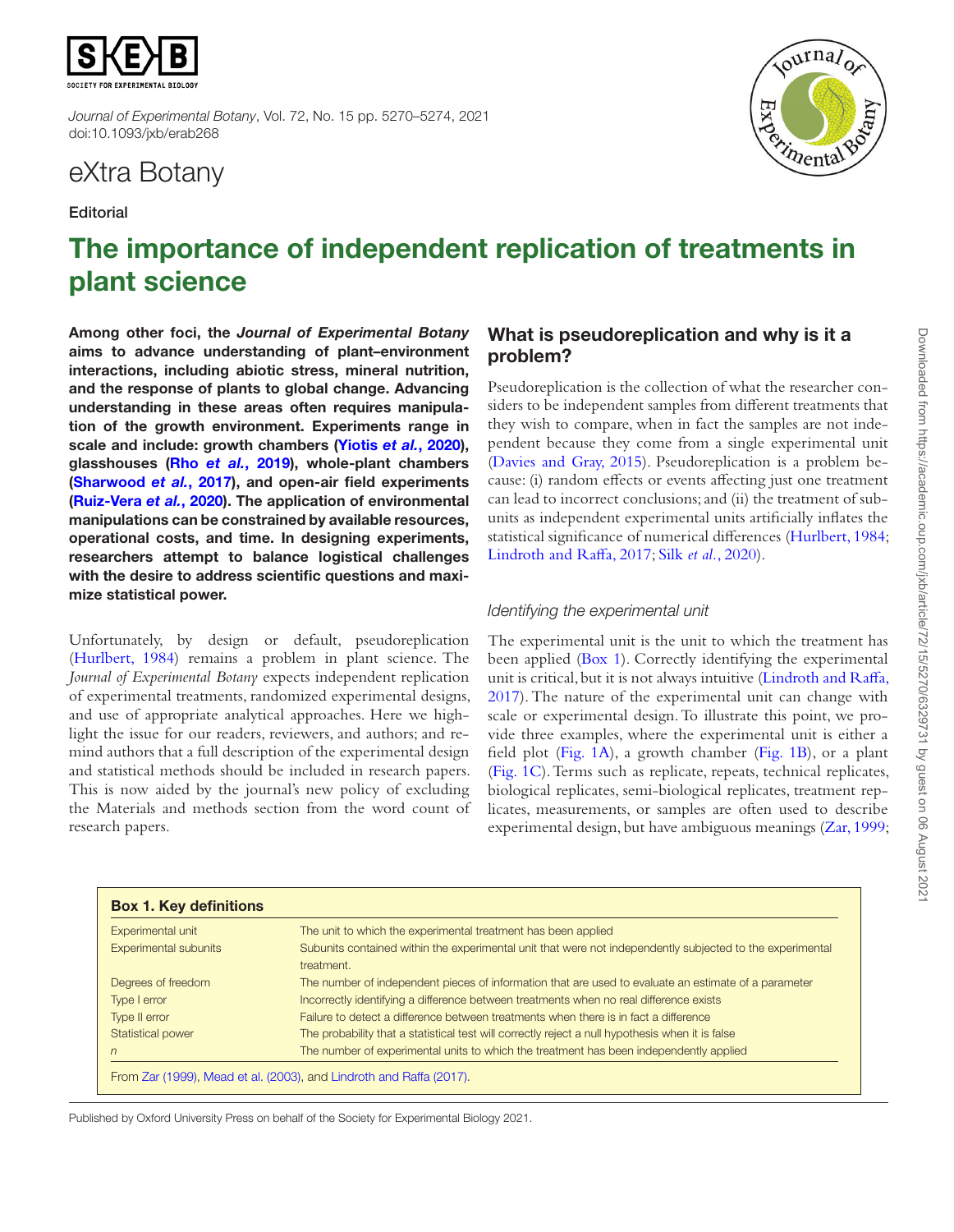

<span id="page-1-0"></span>Fig. 1. Experimental design. (A) A research field containing 15 plots; each 5×15 m plot contains 160 individual plants. Three levels of a treatment (1=white, 2=black, and 3=grey) were independently applied to five experimental plots (*n*=5 experimental units). In this experimental design, there is independent replication of the levels of the treatment, but no interspersion of those treatments throughout the research field; for example, all five of the experimental units associated with treatment level 1 are located in the north end of the research field. This experimental design has three levels of one treatment, five independently replicated experimental units per treatment, and 160 subunits (plants) in each experimental unit. (B) An experiment where three growth chambers, each with 10 individual plants, are used to investigate the effect of elevated carbon dioxide concentration ([CO<sub>2</sub>]) on growth. Growth conditions of irradiance, vapour pressure deficit, and temperature have the same set points, potted seeds were randomly assigned to chamber 1, 2, or 3, and all plants were managed using an identical protocol. The treatment, [CO2], was the only planned difference between chamber 1 (400 μmol mol<sup>-1</sup>), chamber 2 (800 μmol mol<sup>-1</sup>), and chamber 3 (1200 μmol mol<sup>-1</sup>). This experimental design has three levels of one treatment, there is one experimental unit (the chamber) per treatment level, and 10 subunits (plants) within each experimental unit. There is no independent replication of the treatment and no interspersion. (C) A glasshouse experiment to investigate the effect of three levels of a micronutrient, indicated by black, dark grey, and light grey pots. The researcher was careful to avoid segregation and randomized the location of the treatments within the glasshouse. This experimental design has three levels of one treatment, there are eight independently replicated experimental units (plants), and no subunits. Note, there is still a risk of interdependent pseudoreplication in this design because although the eight replicates are randomly distributed, they may share a common nutrient solution (see example B4 in [Hurlbert, 1984](#page-4-4)).

[Cumming](#page-3-1) *et al.*, 2007; Vaux *et al.*[, 2012](#page-4-9)). For example, in [Fig. 1B](#page-1-0), the biological replicate is a subunit, but in [Fig. 1C](#page-1-0) it is the experimental unit. The statistical evaluation of a treatment effect, and the presentation of error bars associated with a treatment, should be at the level of the experimental unit [\(Hurlbert, 1984](#page-4-4); [Cumming](#page-3-1) *et al.*, 2007; Vaux *et al.*[, 2012\)](#page-4-9).

#### *Random effects and events*

At the simplest level, there are two basic statistical requirements for a good experiment, replication and randomization, or, more accurately, interspersion [\(Hurlbert, 1984](#page-4-4); Mead *et al.*[, 2003](#page-4-8)). The hypothetical validity of using unreplicated treatments is dependent upon the experimental units being identical at the time of manipulation and remaining identical throughout the duration of the experiment, except for differences resulting from the manipulation [\(Hurlbert, 1984](#page-4-4)). Meeting these criteria is necessary to ensure that measured effects in an unreplicated experiment can be attributed to the manipulation, and not to random variation between experimental units. For this reason, such validation is practically impossible if *n*=1 and a treatment effect is indistinguishable from random effects ([Potvin and](#page-4-10)  [Tardif, 1988;](#page-4-10) [Cottenie and De Meester, 2003;](#page-3-2) Vaux *et al.*[, 2012](#page-4-9); [Ramage](#page-4-11) *et al.*, 2013). Replication of the experimental unit, and interspersion—the distribution of experimental units in space—provide the best insurance against chance events producing spurious effects that could be attributed to the treatment or manipulation [\(Hurlbert, 1984\)](#page-4-4).

Consider a field experiment [\(Fig. 1A](#page-1-0)) with replicated (*n*=5) but undispersed experimental units (plots). In this example, all the plots receiving treatment level 1 are located at the north end of the field and all those receiving treatment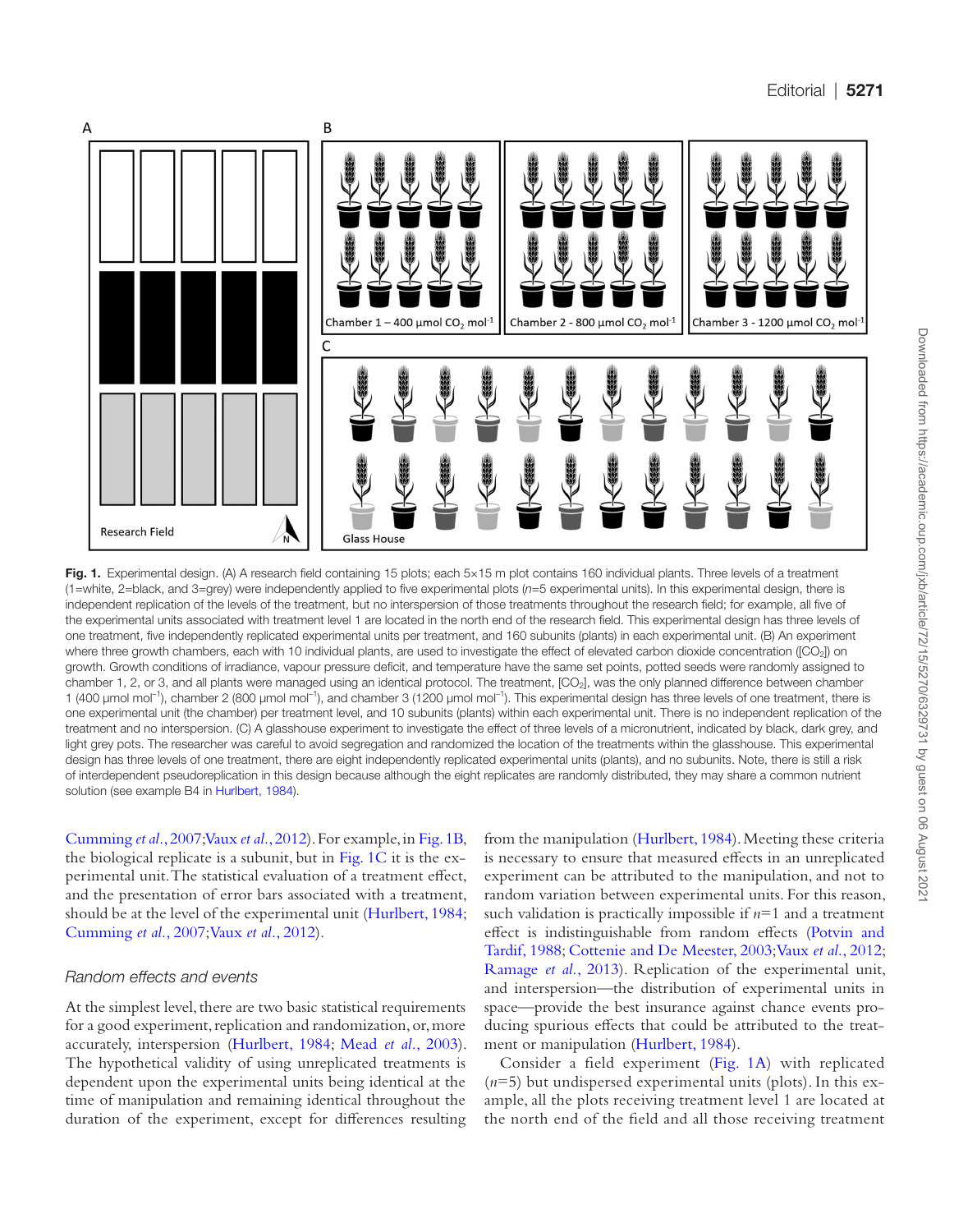Downloaded from https://academic.oup.com/jxb/article/72/15/5270/6329731 by guest on 06 August 202 Downloaded from https://academic.oup.com/jxb/article/72/15/5270/6329731 by guest on 06 August 2021

levels 2 or 3 are located in the middle and the south end of the field, respectively. The problem with this experimental design is that unknown differences in land use history or drainage between the north and the south end of the field could lead to a spurious treatment effect. Even if the field had no pre-existing variation, events occurring during the experiment could impact the treatments unevenly. For example, overspray of irrigation or a pesticide from an adjacent field to the north will affect plots used for treatment 1 to a much greater extent than those used for treatments 2 and 3. The problems with this hypothetical experimental design are well recognized and easily mitigated with alternative designs, such as a randomized block ([Mead](#page-4-8) *et al.*, 2003). Fortunately, the experimental design depicted in [Fig 1A](#page-1-0) is rarely encountered in field trials. However, an extreme form of this kind of simple segregation often arises when plants are grown in controlled environments where logistical constraints begin to exert an influence on experimental design.

Consider a growth chamber experiment [\(Fig. 1B](#page-1-0)) where the effect of elevated carbon dioxide concentration ( $[CO<sub>2</sub>]$ ) is investigated using plant growth chambers set at three different  $[CO<sub>2</sub>]$  levels. The experimental design described in [Fig. 1B](#page-1-0) is an example of what Hurlbert referred to as isolative segregation ([Hurlbert, 1984](#page-4-4)), and is unfortunately common in plant science. In this example, the researchers have taken care to set the environmental conditions of the chambers to be the same, except for the  $CO<sub>2</sub>$  treatment, but the potential for spurious effects resulting from uncontrolled or unmeasured effects remains. As with the research field example ([Fig. 1A\)](#page-1-0), spurious effects can manifest as pre-existing differences between chambers; for example, prior to this experiment, chamber 1 was used by another researcher for a plant pathogen experiment and not properly cleaned after use, the air intake for chamber 2 is adjacent to a piece of equipment that generates ozone, or a researcher installed different bulbs in chamber 3 that do not have the same spectral qualities as those installed in chamber 1 or 2. Differences can also emerge during an experiment, such as a reduction in irradiance in chamber 1 due to a bulb failing, or contamination of a  $CO<sub>2</sub>$  tank with ethylene in chamber 2 [\(Morison and Gifford, 1984](#page-4-12)). Since all the plants for a given treatment are located in one chamber, pre-existing or emergent effects that are unique to one chamber are guaranteed to affect all of the plants experiencing the treatment assigned to that chamber; isolating and segregating the treatments exacerbates the dangers of simple segregation ([Hurlbert, 1984](#page-4-4)). Furthermore, isolation in a single chamber increases the risk of Type I errors ([Box 1\)](#page-0-0) because isolation promotes uniformity among the plants within the chamber, reducing variance and increasing statistical power.

Note that the principal of interspersion is also important to consider when evaluating genetic modifications. Segregation and isolation of transgenic plants from their wild-type controls would confound the ability to confidently attribute an observed phenotype to the genetic manipulation, and it is therefore critical to grow transgenic plants in the same chamber as their wild-type control plants.

#### *Statistical considerations*

In statistics, a Type I error occurs when a test falsely identifies a significant difference between treatments when there is no real difference. The specified significance level  $(\alpha)$  determines the probability of committing a Type I error—when  $\alpha$ =0.05, we are accepting the probability of incorrectly identifying a difference between treatments 5% of the time. A Type II error [\(Box 1\)](#page-0-0) occurs when a test fails to identify a difference between treatments when it actually exists; the probability of committing a Type II error is β. Higher probabilities of committing a Type I error are associated with lower probabilities of committing a Type II error, and vice versa ([Zar, 1999;](#page-4-7) [Mead](#page-4-8) *et al.*, 2003).

The statistical power  $(1-\beta)$  is the probability of correctly identifying a difference between treatments for a given  $\alpha$ . Power is determined by the following parameters: the difference between the treatment means; the pooled variance of the treatments; the number of levels of the treatment (*k*); and the number of experimental units (*n*) [\(Zar, 1999;](#page-4-7) [Cohen, 1988](#page-3-3); [Cottingham](#page-3-4) *et al.*[, 2005](#page-3-4)). The resulting degrees of freedom associated with the treatment, commonly referred to as the group error degrees of freedom  $(v_1, k-1)$ , and the experimental units, commonly referred to as the error degrees of freedom  $[\nu_2, k(n-1)]$  also influence statistical power. Statistical power increases notably when the magnitude of the treatment effect increases, or when variance decreases, and importantly as *n* and the associated  $v_2$  increase. This was presented graphically by [Pearson and Hartley](#page-4-13) [\(1951\)](#page-4-13) and reproduced by Zarr (1999). Therefore, incorrectly treating subunits as experimental units falsely inflates statistical power and dramatically increases the likelihood of Type I errors. For these reasons, authors are expected to clearly identify the experimental unit, and report *n*, and the degrees of freedom associated with their experimental design and statistical analysis.

In our growth chamber example ([Fig. 1B](#page-1-0)), the plants within each chamber are not independently subjected to the  $CO<sub>2</sub>$ treatment and, for the purposes of statistical analysis, cannot be considered as true experimental replicates [\(Box 1\)](#page-0-0). In this example, the unit of replication is the chamber, and *n*=1 for each level of the treatment ([Cumming](#page-3-1) *et al.*, 2007; [Wernberg](#page-4-14) *et al.*, [2012;](#page-4-14) [Johnson](#page-4-15) *et al.*, 2016; [Lindroth and Raffa, 2017\)](#page-4-5).

#### Common approaches to address issues of replication and interspersion

It is common for treatments to be rotated between growth chambers during an experiment as a means to reduce the potential for spurious chamber effects (Drag *et al.*[, 2020;](#page-3-5) [Yiotis](#page-4-0) *et al.*[, 2020](#page-4-0)). For example, researchers running the experiment described in [Fig. 1B](#page-1-0) may attempt to equalize unintended chamber effects across the three  $CO<sub>2</sub>$  treatments by rotating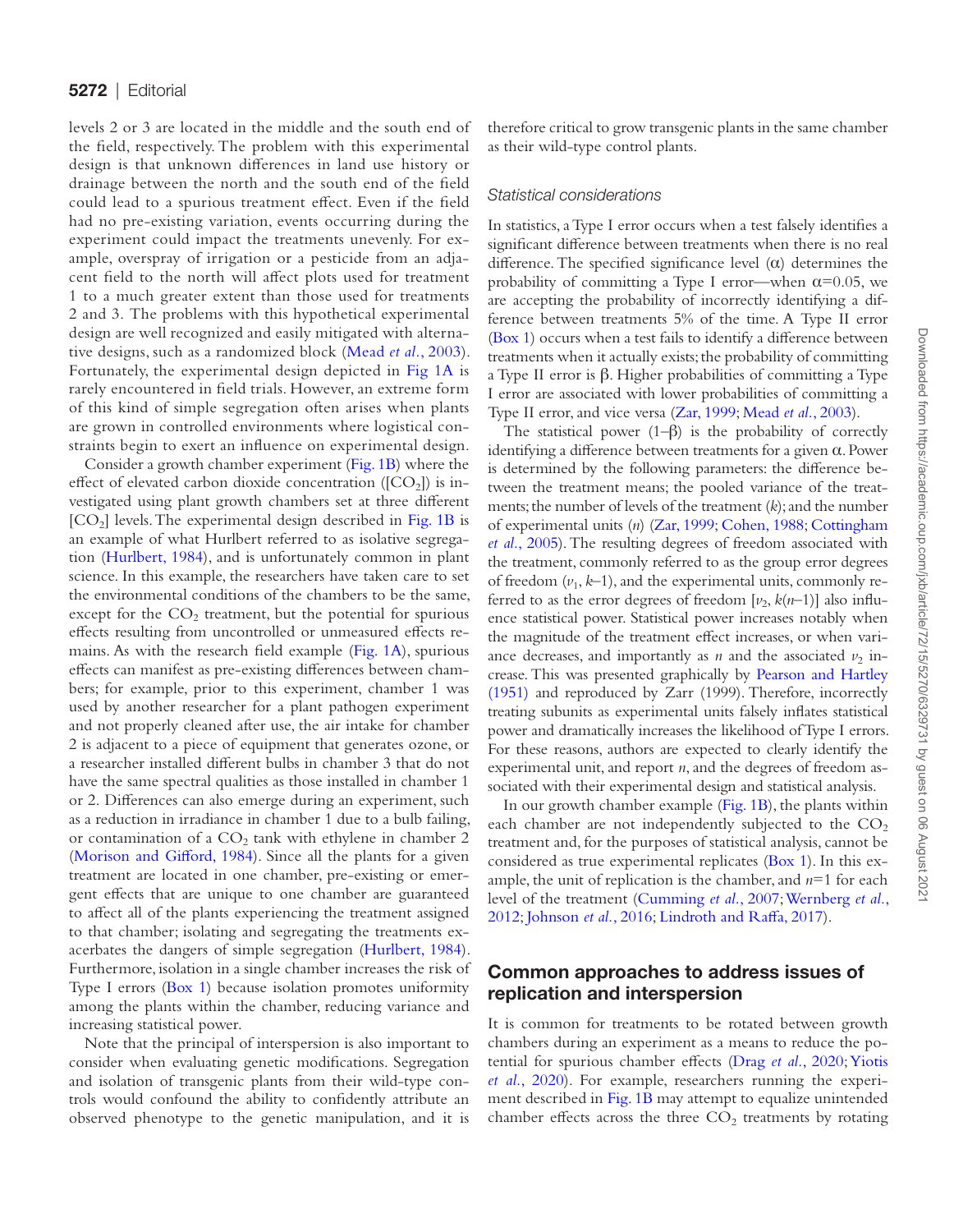the plants, and their  $CO<sub>2</sub>$  treatment, among the three chambers during the experiment. This action may indeed reduce the possibility for spurious chamber effects, but it does not eliminate it as the effect of variation among chambers may have a temporal component ([Potvin and Tardif, 1988\)](#page-4-10). This could be addressed by staggering the treatments so that, in our example, all treatments are in each chamber for the same stage of growth ([Johnson](#page-4-15) *et al.*, 2016). However, there is still no control for what Hurlbert terms ephemeral events or demonic intrusion ([Hurlbert, 1984](#page-4-4)). However, whilst chamber swapping may serve to minimize the chance of chamber effects impacting the results, the practice in no way guarantees it and does not address the central problem that the treatments are not independently replicated ([Hurlbert, 1984](#page-4-4); [Johnson](#page-4-15) *et al.*, 2016).

Faced with limited resources for plant growth, repeating experiments in time and randomly assigning the treatment to growth chambers is one approach that can be used to generate independent replication [\(Johnson](#page-4-15) *et al.*, 2016). When replication of treatments in time or space is not possible, alternative designs can be considered. A regression approach can be used to analyse the response to continuous factors ([Cottingham](#page-3-4) *et al.*[, 2005\)](#page-3-4). For example, Drag *et al.* [\(2020\)](#page-3-5) used a regression approach to analyse the effect of an unreplicated gradient of [CO2] spanning eight treatment levels. Mixed-effect models can account for pseuodoreplication by the use of random effects that take into account the hierarchical nature of the experimental design [\(Harrison](#page-4-16) *et al.*, 2018); however, mixedeffect models are not a cure for pseudoreplication resulting from poor experimental design (Silk *et al.*[, 2020\)](#page-4-6) and can only help when a treatment has been repeated in more than one experimental unit [\(Johnson](#page-4-15) *et al.*, 2016). In short, you cannot analyse your way out of a poorly designed experiment.

#### Is pseudoreplication a pseudoissue?

There has been considerable debate over the dogmatic identification of pseudoreplication and editorial treatment of work where it is identified [\(Oksanen, 2001](#page-4-17), [2004](#page-4-18); [Cottenie and De](#page-3-2)  [Meester, 2003;](#page-3-2) [Hurlbert, 2004;](#page-4-19) [Davies and Gray, 2015](#page-3-0)). This debate has been focused on opportunistic experiments resulting from natural disturbance, or landscape-scale phenomena. In their contribution to the debate, [Davies and Gray \(2015\)](#page-3-0) emphasize the importance and value of publishing such papers, but advocate for a cautious approach when reporting results from unreplicated natural experiments and for open acknowledgement by the authors when pseudoreplication is an issue (e.g. [Eastman](#page-3-6) *et al.*, 2021). However, they also highlight the genuine problem of simple pseudoreplication—such as that presented in [Fig. 1B](#page-1-0)—in designed experiments [\(Davies and Gray, 2015](#page-3-0)).

### Key conclusion

The credibility of a study is fundamentally determined by the experimental design ([Christie](#page-3-7) *et al*., 2020). For that reason, *JXB* expects independent replication of experimental treatments and also requires a full description of the experimental design and the statistical approach so that reviewers and readers can properly understand how an experiment was replicated and analysed.

#### Acknowledgements

AR was supported by the United States Department of Energy contract no. DE-SC0012704 to Brookhaven National Laboratory. MLG was supported by a Biotechnology and Biological Sciences Research Council (BB/T015357/1) grant. JEL was supported by the Max Planck Society.

Keywords: Experimental design, interspersion, power, pseudoreplication, randomization.

#### <span id="page-3-10"></span><span id="page-3-8"></span>Alistair Rogers<sup>[1,](#page-3-8)[\\*](#page-3-9)[,](https://orcid.org/0000-0001-9262-7430) D</sup>, Karl-Josef Dietz<sup>[2](#page-3-10)</sup>, Miriam L. Gifford<sup>[3](#page-3-11)</sup> and John E. Lunn<sup>4</sup>

1 Environmental Sciences Department, Brookhaven National Laboratory, Upton, NY 11973–5000, USA <sup>2</sup> Biochemistry and Physiology of Plants-W5-134, Bielefeld University, D-33501 Bielefeld, Germany <sup>3</sup> School of Life Sciences and Warwick Integrative Synthetic Biology Centre, Gibbet Hill Road, University of Warwick, Coventry

> <span id="page-3-12"></span><span id="page-3-11"></span>CV4 7AL, UK 4 Max Planck Institute of Molecular Plant Physiology, Am Mühlenberg 1, D-14476 Potsdam-Golm, Germany

> > <span id="page-3-9"></span>\*Correspondence: [arogers@bnl.gov](mailto:arogers@bnl.gov?subject=)

#### **References**

<span id="page-3-3"></span>Cohen J. 1988. Statistical power analysis for the behavioural sciences. Hilldale, NJ: Lawrence Erlbaum Associates.

<span id="page-3-2"></span>Cottenie K, De Meester L. 2003. Comment to Oksanen (2001): reconciling Oksanen (2001) and Hurlbert (1984). Oikos 100, 394–396.

<span id="page-3-4"></span>Cottingham KL, Lennon JT, Brown BL. 2005. Knowing when to draw the line: designing more informative ecological experiments. Frontiers in Ecology and the Environment 3, 145–152.

<span id="page-3-1"></span>Cumming G, Fidler F, Vaux DL. 2007. Error bars in experimental biology. Journal of Cell Biology 177, 7–11.

<span id="page-3-7"></span>Cristie AP, Abecasis D, Adjeroud M, *et al.* 2020. Quantifying and addressing the prevalence and bias of study designs in the environmental and social sciences. Nature Communications 11, 6377.

<span id="page-3-0"></span>Davies GM, Gray A. 2015. Don't let spurious accusations of pseudoreplication limit our ability to learn from natural experiments (and other messy kinds of ecological monitoring). Ecology and Evolution 5, 5295–5304.

<span id="page-3-5"></span>Drag DW, Slattery R, Siebers M, DeLucia EH, Ort DR, Bernacchi CJ. 2020. Soybean photosynthetic and biomass responses to carbon dioxide concentrations ranging from pre-industrial to the distant future. Journal of Experimental Botany 71, 3690–3700.

<span id="page-3-6"></span>Eastman BA, Adams MB, Brzostek ER, Burnham MB, Carrara JE, Kelly C, McNeil BE, Walter CA, Peterjohn WT. 2021. Altered plant carbon partitioning enhanced forest ecosystem carbon storage after 35 years of nitrogen additions. New Phytologist 230, 1435–1448.